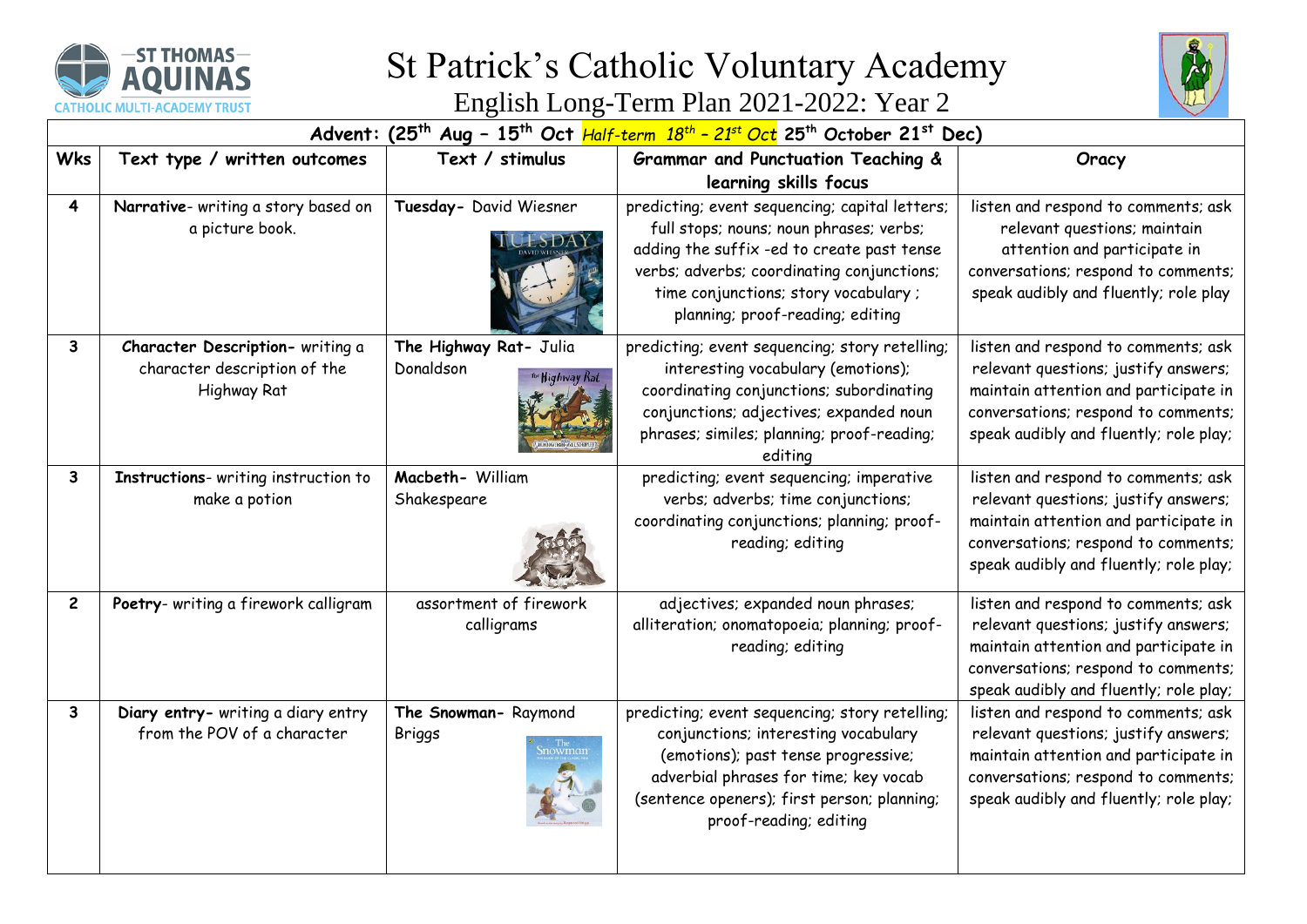| Lent: $(5^{th}$ Jan - 11 <sup>th</sup> Feb <i>Half-term 14<sup>th</sup> - 18<sup>th</sup> Feb</i> 21 <sup>st</sup> Feb - 8 <sup>th</sup> April) |                                                                                                                                                                      |                                                              |                                                                                                                                                                                                                                                                        |                                                                                                                                                                                                       |  |  |
|-------------------------------------------------------------------------------------------------------------------------------------------------|----------------------------------------------------------------------------------------------------------------------------------------------------------------------|--------------------------------------------------------------|------------------------------------------------------------------------------------------------------------------------------------------------------------------------------------------------------------------------------------------------------------------------|-------------------------------------------------------------------------------------------------------------------------------------------------------------------------------------------------------|--|--|
| 4                                                                                                                                               | Narrative- writing a story in the<br>style of an author                                                                                                              | The Night Gardener- The<br>Fan Brothers                      | predicting; event sequencing; story<br>structure; questions; vocabulary to support<br>character exploration; planning; proof-<br>reading; editing                                                                                                                      | listen and respond to comments; ask<br>relevant questions; justify answers;<br>maintain attention and participate in<br>conversations; respond to comments;<br>speak audibly and fluently; role play; |  |  |
| $\overline{c}$                                                                                                                                  | <b>Kennings</b>                                                                                                                                                      | Traction Man- Mini Grey                                      | predicting; event sequencing; nouns; verbs;<br>past tense; present tense; alliteration;<br>planning; proof-reading; editing                                                                                                                                            | listen and respond to comments; ask<br>relevant questions; justify answers;<br>maintain attention and participate in<br>conversations; respond to comments;<br>speak audibly and fluently; role play; |  |  |
| 3                                                                                                                                               | Letters-writing a letter from the<br>POV of a character                                                                                                              | The Day the Crayons Quit-<br>Drew Daywalt                    | predicting; event sequencing; interesting<br>vocabulary (emotions); apostrophes for<br>omission; commands; exclamations;<br>statements; questions; first person;<br>persuasion; planning; proof-reading; editing                                                       | listen and respond to comments; ask<br>relevant questions; justify answers;<br>maintain attention and participate in<br>conversations; respond to comments;<br>speak audibly and fluently; role play; |  |  |
| 3                                                                                                                                               | Non- Chronological report- writing<br>an information text about pirates                                                                                              | assortment of non-fiction<br>texts about<br>pirates          | fiction; non-fiction; facts; statements;<br>features of a non-fiction text; questions;<br>exclamations; apostrophes for possession;<br>apostrophes for omission; suffixes; including<br>-ly, ful, ness and ment; commas in a list;<br>planning; proof-reading; editing | listen and respond to comments; ask<br>relevant questions; justify answers;<br>maintain attention and participate in<br>conversations; respond to comments;<br>speak audibly and fluently; role play; |  |  |
|                                                                                                                                                 | Pentecost: (25 <sup>th</sup> April - 27 <sup>th</sup> May <i>Half-term 30<sup>th</sup> - 3<sup>rd</sup> June</i> 6 <sup>th</sup> June - 7 <sup>th</sup> July) [SATs] |                                                              |                                                                                                                                                                                                                                                                        |                                                                                                                                                                                                       |  |  |
| $\mathbf{3}$                                                                                                                                    | Narrative- writing an alternative<br>ending to a story                                                                                                               | The Lighthouse Keeper's<br>Lunch-Ronda and David<br>Armitage | predicting; event sequencing; vocab;<br>commands; exclamations; statements;<br>questions; sentence openers; suffixes ness<br>and ment; conjunctions; planning; proof-<br>reading; editing                                                                              | listen and respond to comments; ask<br>relevant questions; justify answers;<br>maintain attention and participate in<br>conversations; respond to comments;<br>speak audibly and fluently; role play; |  |  |
| $\mathbf{3}$                                                                                                                                    | Recount- writing a recount of an<br>event                                                                                                                            |                                                              | event sequencing; vocab; adverbial phrases<br>for time; time conjunctions;<br>first/second/third person;                                                                                                                                                               | listen and respond to comments; ask<br>relevant questions; justify answers;<br>maintain attention and participate in<br>conversations; respond to comments;<br>speak audibly and fluently; role play; |  |  |